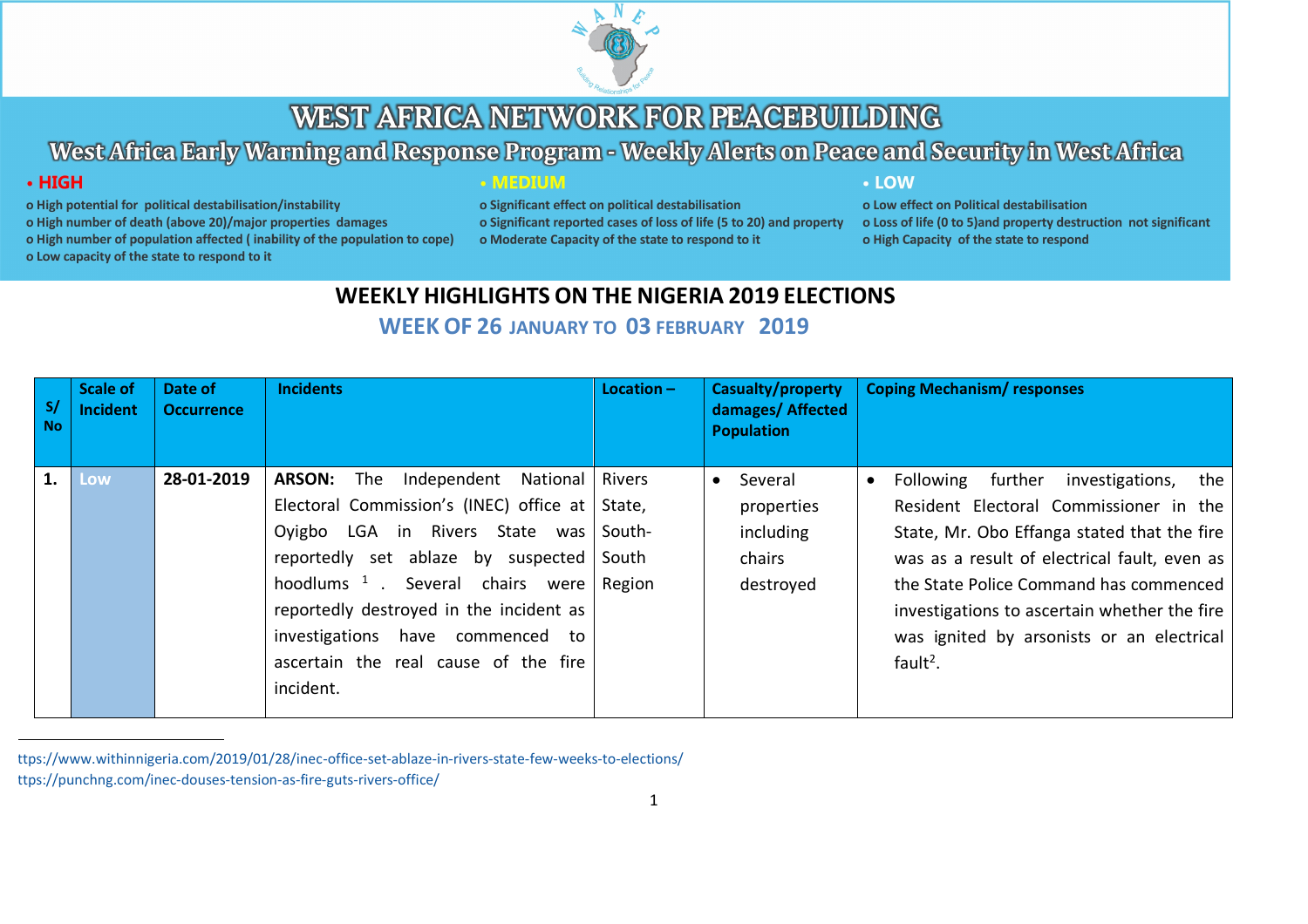

# West Africa Early Warning and Response Program - Weekly Alerts on Peace and Security in West Africa

## $\cdot$  HIGH

- o High potential for political destabilisation/instability
- o High number of death (above 20)/major properties damages

o High number of population affected (inability of the population to cope)

o Low capacity of the state to respond to it

| MEDIUN |  |  |  |  |
|--------|--|--|--|--|
|        |  |  |  |  |
|        |  |  |  |  |
|        |  |  |  |  |
|        |  |  |  |  |

o Significant effect on political destabilisation o Significant reported cases of loss of life (5 to 20) and property o Moderate Capacity of the state to respond to it

### • LOW

|   | <b>High</b> | 30-01-2019 | <b>ABDUCTION</b><br>BY<br><b>UNIDENTIFIED</b><br><b>GUNMEN:</b> The Chief Press Secretary<br>(CPS), Hassan Mijinyawa to the Taraba<br>Ishaku<br>Darius<br>State<br>Governor,<br>(campaigning under the platform of the<br>Peoples Democratic Party-PDP) was<br>abducted in an attack carried out by<br>unidentified gunmen along Bali-Gashaka<br>Expressway in the State, while on his | Taraba<br>State,<br>North-East<br>Region | The<br>Press<br>Secretary<br>$(CPS)$ , | Chief<br>a<br>government<br>official and an<br>expartriate |           | The CPS regained freedom days after he<br>was abducted. Aduction and Kidnapping<br>remains a threat to political actors and<br>public safety especially at the North in the<br>up to the election.<br>lead<br>Security<br>Intelligence linked with early warning<br>mechanism is imperative. |
|---|-------------|------------|----------------------------------------------------------------------------------------------------------------------------------------------------------------------------------------------------------------------------------------------------------------------------------------------------------------------------------------------------------------------------------------|------------------------------------------|----------------------------------------|------------------------------------------------------------|-----------|----------------------------------------------------------------------------------------------------------------------------------------------------------------------------------------------------------------------------------------------------------------------------------------------|
| 2 | Low         | 29-01-2019 | way to Sardauna LGA in continuation of<br>the State Governor's campaign tour. Also<br>abducted was a government official and<br>an unidentified expatriate. $s^3$ .<br>ABDUCTION OF POLITICAL ASPIRANTS:                                                                                                                                                                               | Abia central                             |                                        | APC Chairman                                               | $\bullet$ | Following his release, the APC leadership                                                                                                                                                                                                                                                    |
|   |             |            | There were reports that Hon. Donatus                                                                                                                                                                                                                                                                                                                                                   | Abia<br>in                               |                                        | of Abia State                                              |           | in the area expressed appreciation and                                                                                                                                                                                                                                                       |

ttps://punchng.com/gunmen-abduct-taraba-govs-cps/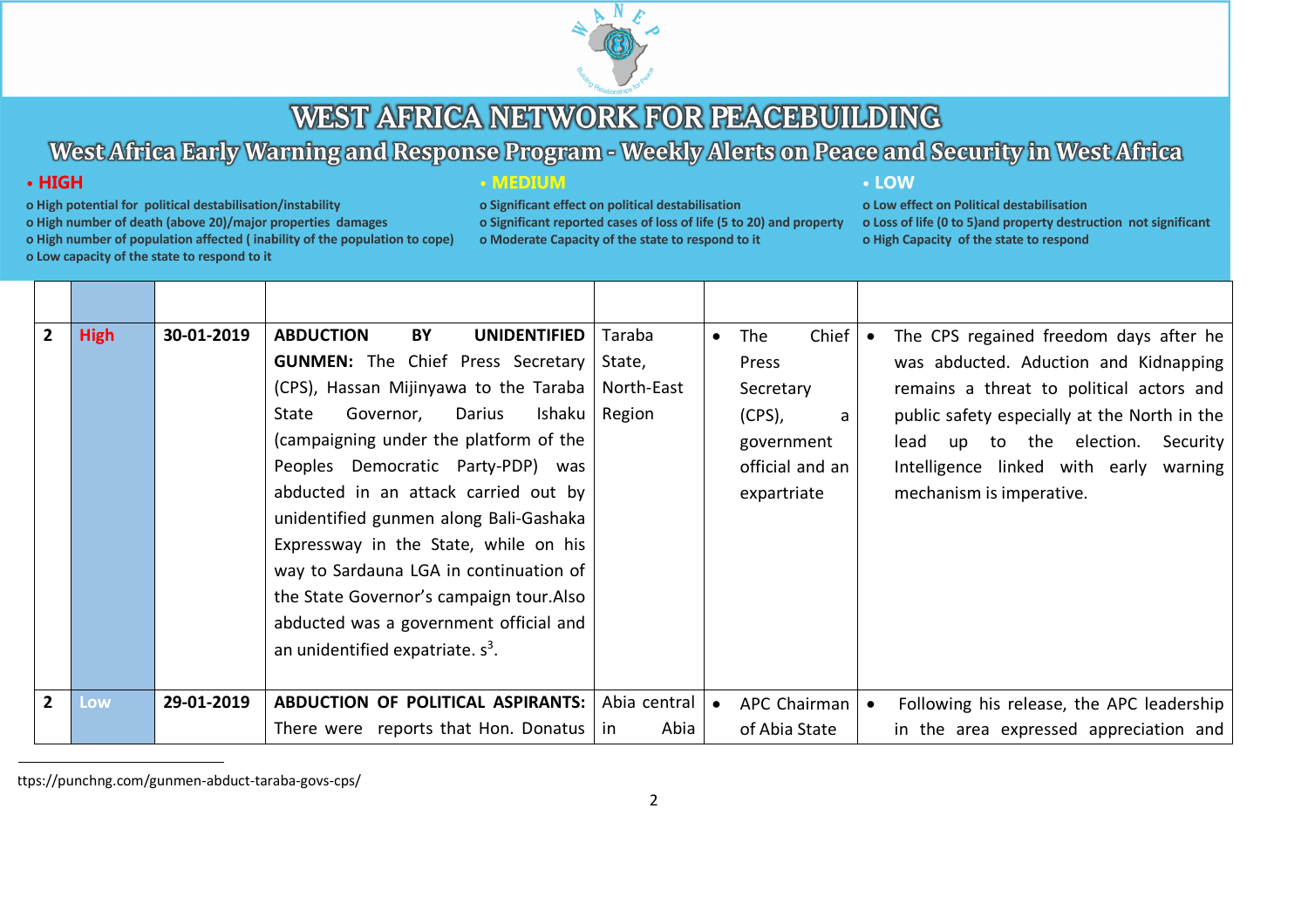

# West Africa Early Warning and Response Program - Weekly Alerts on Peace and Security in West Africa

## $\cdot$  HIGH

- o High potential for political destabilisation/instability
- o High number of death (above 20)/major properties damages

o High number of population affected (inability of the population to cope)

o Low capacity of the state to respond to it

**• MEDIUM** 

o Significant effect on political destabilisation o Significant reported cases of loss of life (5 to 20) and property o Moderate Capacity of the state to respond to it

• LOW

|  |             |            | Nwankpa, Chairman of the APC in Abia   State          |            |              | contribution of the public leading to the     |
|--|-------------|------------|-------------------------------------------------------|------------|--------------|-----------------------------------------------|
|  |             |            | State was abducted and later released                 |            |              | release of the chairman.                      |
|  |             |            | by unidentified gunmen.                               |            |              |                                               |
|  |             |            |                                                       |            |              |                                               |
|  | <b>High</b> | 30-01-2019 | <b>KIDNAPPING:</b> There are reports that   Demsa LGA |            | APC Chairman | Following the incident, leadership of the     |
|  |             |            | Hamisu Mijinyawa the APC Chairman of   of             |            | of Demsa LGA | APC in Demsa LGA<br>stated that,              |
|  |             |            | Demsa Local Government of Adamawa                     | Adamawa    | kidnapped    | with<br>negotiations<br>the<br>suspected      |
|  |             |            | State was abducted by unidentified                    | state      |              | kidnappers was ongoing.                       |
|  |             |            | persons requesting for 20 million Naira               | North-East |              | The North Eastern Nigeria remains a           |
|  |             |            | as ransom for his release <sup>4</sup>                | Region     |              | prirotity high risk area due to the impact of |
|  |             |            |                                                       |            |              | violent extremism and insecurity to public    |
|  |             |            |                                                       |            |              | order. This has implication to the ability of |
|  |             |            |                                                       |            |              | INEC to effectively conduct a elections in    |
|  |             |            |                                                       |            |              | this region. Strategies to minimize risk for  |
|  |             |            |                                                       |            |              | political actors will include additional      |

ttps://www.naijanews.com/2019/01/30/gunmen-kidnap-apc-chairman-in-adamawa-demand-n20m-ransom/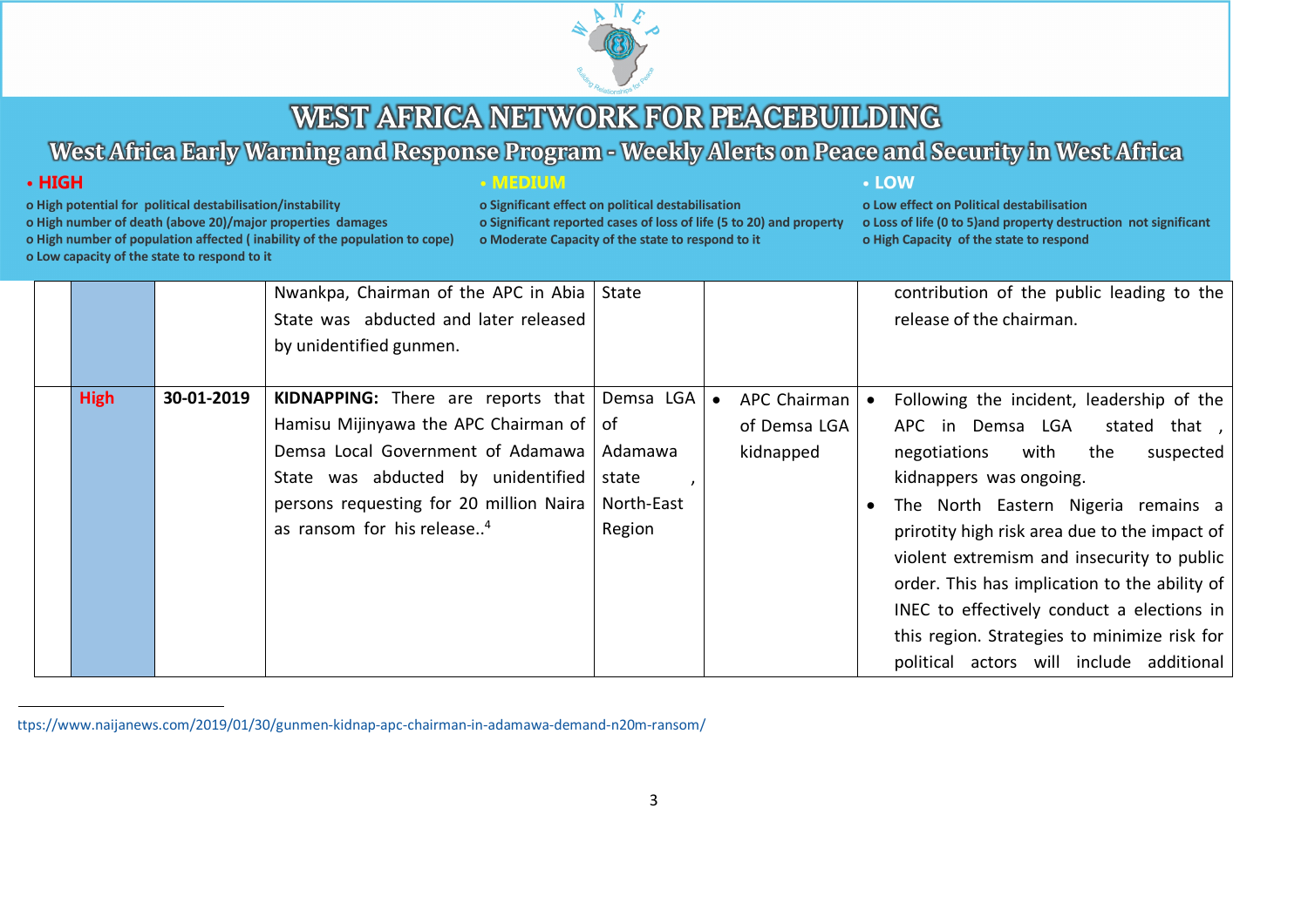

# West Africa Early Warning and Response Program - Weekly Alerts on Peace and Security in West Africa

## $\cdot$  HIGH

- o High potential for political destabilisation/instability
- o High number of death (above 20)/major properties damages
- o High number of population affected (inability of the population to cope)
- o Low capacity of the state to respond to it

### **• MEDIUM**

o Significant effect on political destabilisation o Significant reported cases of loss of life (5 to 20) and property o Moderate Capacity of the state to respond to it

#### • LOW

|  |             |           |                                                            |             |                 |           | security to by security agencies to the      |
|--|-------------|-----------|------------------------------------------------------------|-------------|-----------------|-----------|----------------------------------------------|
|  |             |           |                                                            |             |                 |           | vulnerability of political aspirants in from |
|  |             |           |                                                            |             |                 |           | this region to kidnappers especially within  |
|  |             |           |                                                            |             |                 |           | the campaign period.                         |
|  | <b>High</b> | 31-1-2019 | <b>INTER-PARTY CLASH:</b> There was a                      | Ogun State, | 12<br>Political |           | Injured victims received treatment at        |
|  |             |           | violent clash between supporters of the $\vert$ South-West |             | Party           |           | several hospitals in the State.              |
|  |             |           | All Progressive Congress (APC) and Allied                  | Region      | supporters      | $\bullet$ | Security Personnel were deployed to          |
|  |             |           | Peoples Movement (APM) during the                          |             | including<br>a  |           | restore order. The use of illicit weapons    |
|  |             |           | campaign tour of APM in Abeokuta-                          |             | female          |           | including machetes and small arms by         |
|  |             |           | North LGA of Ogun State. 12 political                      |             | injured.        |           | political party supporters ahead of the      |
|  |             |           | party supporters including a female                        |             | Two vehicles    |           | general election on February 16 and March    |
|  |             |           | supporter was injured with several                         |             | belonging to    |           | 2, 2019 will affect the ability of security  |
|  |             |           | properties vandalised including two                        |             | APM's<br>the    |           | agencies to prevent violence especially in   |
|  |             |           | vehicles belonging to the Campaign                         |             | Campaign        |           | heavily politically areas in Ogun State.     |
|  |             |           | Director-General of the<br>APM's                           |             | Director-       |           | Violent clashes is likely to continue if the |
|  |             |           | governorship candidate,<br>Adekunle                        |             | General         |           | security agencies do not coordinate a        |
|  |             |           | Akinlade in the State <sup>5</sup> .                       |             |                 |           | continuous dialogue process between the      |

ttps://punchng.com/scores-injured-as-apc-apm-supporters-clash-in-ogun/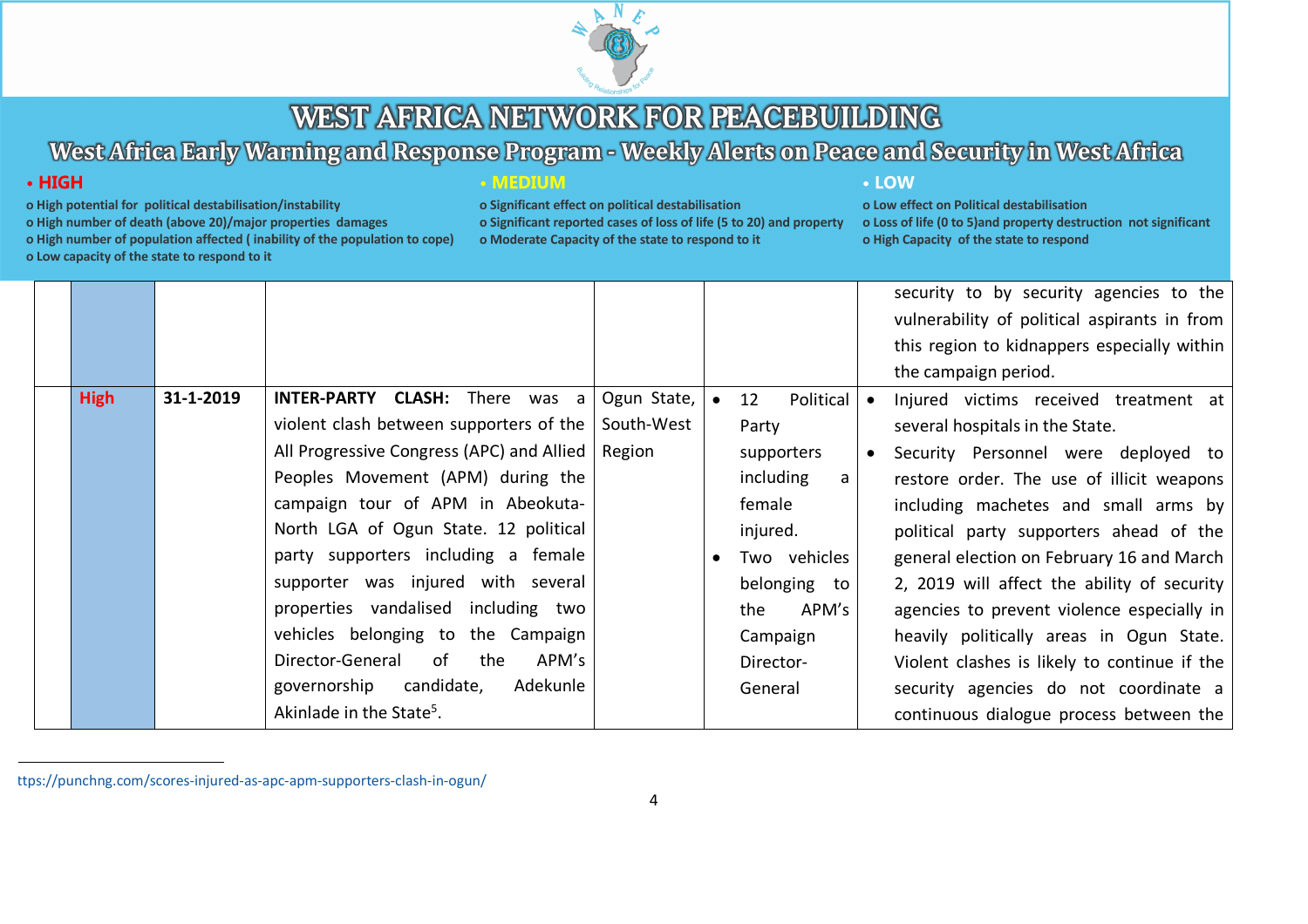

# West Africa Early Warning and Response Program - Weekly Alerts on Peace and Security in West Africa

## $\cdot$  HIGH

- o High potential for political destabilisation/instability
- o High number of death (above 20)/major properties damages

o High number of population affected (inability of the population to cope)

o Low capacity of the state to respond to it

### **• MEDIUM**

o Significant effect on political destabilisation o Significant reported cases of loss of life (5 to 20) and property o Moderate Capacity of the state to respond to it

### • LOW

o Low effect on Political destabilisation o Loss of life (0 to 5) and property destruction not significant o High Capacity of the state to respond

|  |            |                                                          |               |               | political parties in the State. This is in   |
|--|------------|----------------------------------------------------------|---------------|---------------|----------------------------------------------|
|  |            | incident<br>when the<br>occurred<br>The                  |               |               | addition to improved intelligence to         |
|  |            | campaign team of the State APC                           |               |               | manage the illicit use of small arms and     |
|  |            | governorship candidate, Dapo Abiodun                     |               |               | light weapons by political party supporters. |
|  |            | and APM's House of Representative                        |               |               | Also civil society needs to increase the     |
|  |            | Abeokuta<br>representing<br>member                       |               |               | advocacy to political parties to commit to a |
|  |            | North/Odeda/Obafemi-Owode                                |               |               | code of conduct to forestall further         |
|  |            | constituency, Mikky Kassim, met at Elega                 |               |               | violence in the State.                       |
|  |            | junction in the LGA.                                     |               |               |                                              |
|  | 01-02-2019 | <b>INEC'S</b><br><b>DISRUPTION OF</b><br><b>TRAINING</b> | State,<br>Imo | INEC's ad-hoc | INEC and the Police have commenced           |
|  |            | <b>PROGRAMME:</b><br>Unidentified persons                | South-East    | staff.        | investigation on the incident. Direct attack |
|  |            | disrupted INEC's training programme for                  | Region        | INEC's        | to INEC equipment and resources has          |
|  |            | ad-hoc staff at Dikenafai Technical                      |               | training      | raised concerns of security. This is         |
|  |            | School, Ideato-South LGA of Imo State.                   |               | equipment     | juxtaposed to the existing threat to the     |
|  |            | The attackers took away INEC's training                  |               |               | peaceful conduct of election in Imo state    |
|  |            | equipment including a megaphone <sup>6</sup> .           |               |               | due to the intra and inter party tensions in |
|  |            |                                                          |               |               | the State.                                   |

ttps://punchng.com/hoodlums-disrupt-inec-training-in-imo/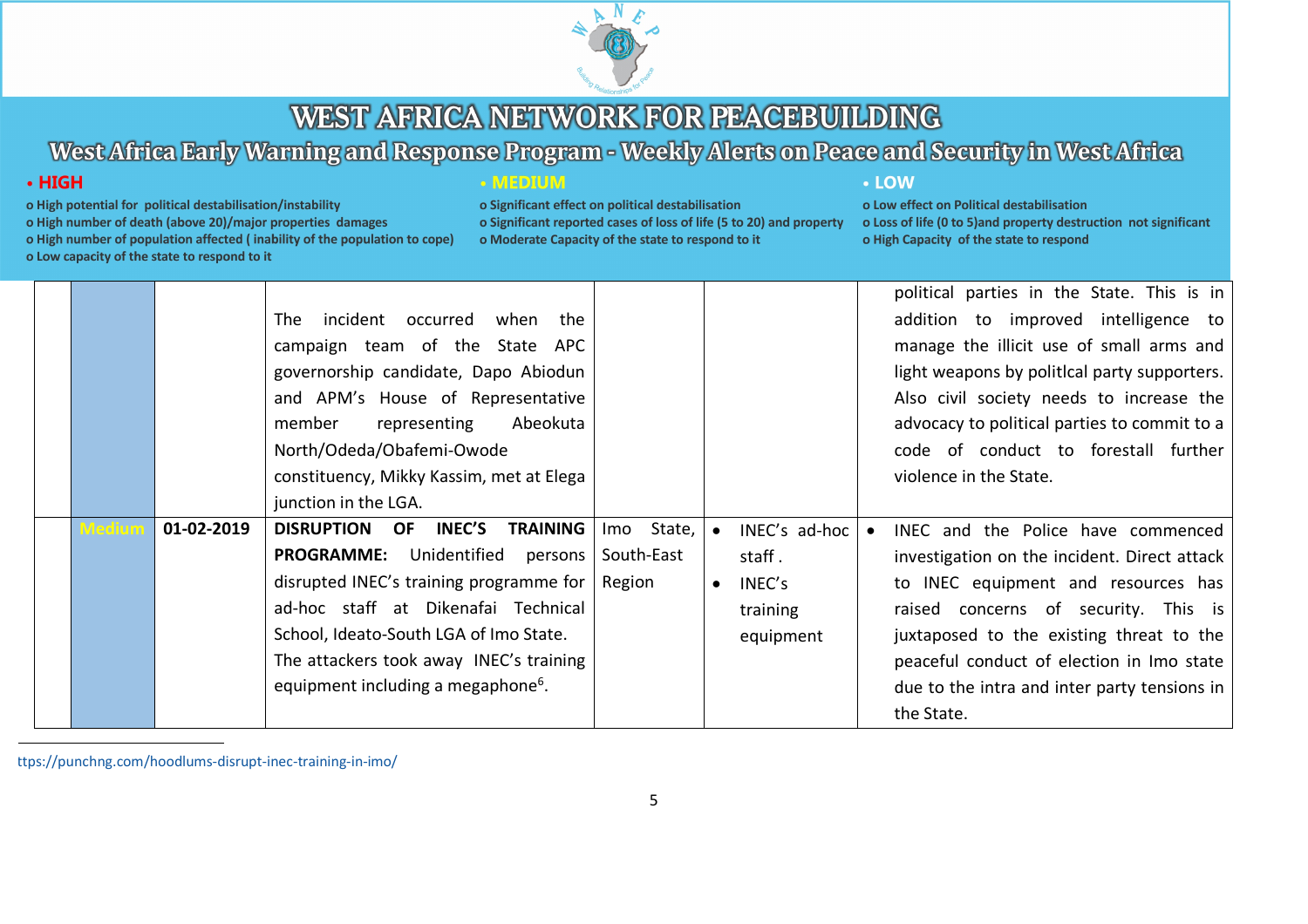

# West Africa Early Warning and Response Program - Weekly Alerts on Peace and Security in West Africa

## $\cdot$  HIGH

- o High potential for political destabilisation/instability
- o High number of death (above 20)/major properties damages

o High number of population affected (inability of the population to cope)

o Low capacity of the state to respond to it

### **• MEDIUM**

o Significant effect on political destabilisation o Significant reported cases of loss of life (5 to 20) and property o Moderate Capacity of the state to respond to it

### • LOW

o Low effect on Political destabilisation o Loss of life (0 to 5) and property destruction not significant o High Capacity of the state to respond

|   | flediur     | $1 - 2 - 2019$ | ALLEGATIONS/PROVOCATION/VIOLENC            | Benue      | Campaign       | $\bullet$ | The antecedent of violence and insecurity     |
|---|-------------|----------------|--------------------------------------------|------------|----------------|-----------|-----------------------------------------------|
|   |             |                | E: The leadership of the Benue State       | State,     | posters of the |           | in Benue State increases the possibilities of |
|   |             |                | chapter of the APC in Benue State have     | North-     | APC and PDP    |           | political and electoral violence especially   |
|   |             |                | accused the Peoples Democratic Party       | Central    | destroyed      |           | with the existing tension between the APC     |
|   |             |                | (PDP) of sponsoring armed militia to       | Region     |                |           | and PDP to win at the the February 16 and     |
|   |             |                | disrupt the APC governorship campaign      |            |                |           | March 2 polls. Increased occurrence of        |
|   |             |                | in Gbamjiba, Guma LGA of the State.        |            |                |           | violence is likely and therefore requires     |
|   |             |                | Several campaign posters belonging to      |            |                |           | continuous peace education and non            |
|   |             |                | the APC and PDP were reportedly            |            |                |           | violence voter participation by INEC, the     |
|   |             |                | destroyed in the incident <sup>7</sup> .   |            |                |           | security agencies and civil society           |
|   |             |                | Gbamjiba is the country home of the        |            |                |           | organisations in the State.                   |
|   |             |                | Benue State Governor, Samuel Ortom,        |            |                |           |                                               |
|   |             |                | who is also the PDP governorship           |            |                |           |                                               |
|   |             |                | candidate in the State.                    |            |                |           |                                               |
| 6 | <b>High</b> | 02-02-2019     | <b>INTERPARTY CLASH:</b> There are reports | Tungbobiri | One person     | $\bullet$ | Following the incident, injured persons       |
|   |             |                | that one person was killed and many        | community  | killed         |           |                                               |

ttps://punchng.com/benue-apcs-offensive-songs-disrupted-campaign-police/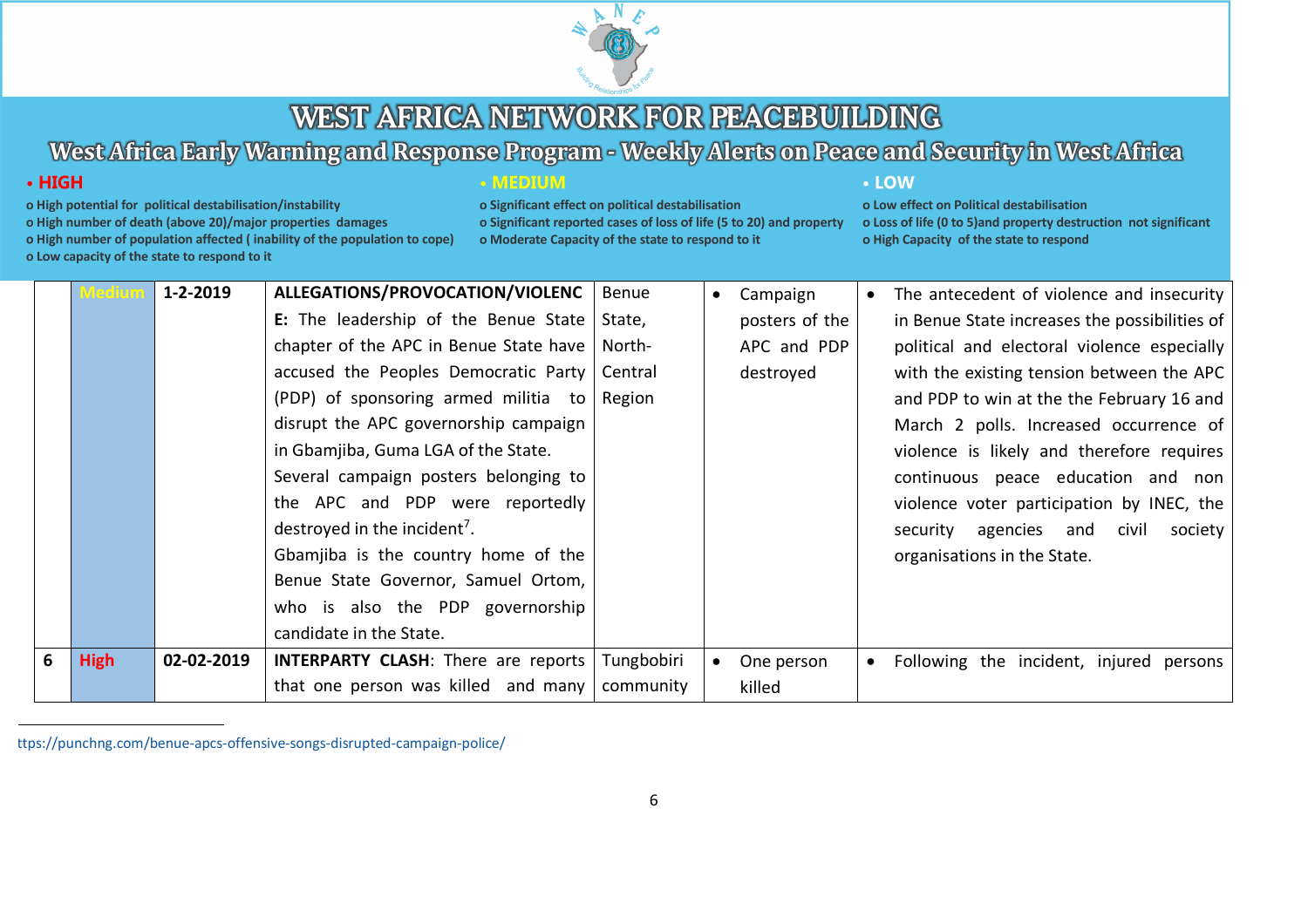

# West Africa Early Warning and Response Program - Weekly Alerts on Peace and Security in West Africa

## $\cdot$  HIGH

- o High potential for political destabilisation/instability
- o High number of death (above 20)/major properties damages

o High number of population affected (inability of the population to cope)

o Low capacity of the state to respond to it

### **• MEDIUM**

o Significant effect on political destabilisation o Significant reported cases of loss of life (5 to 20) and property o Moderate Capacity of the state to respond to it

### • LOW

|   |             |            | injured following attacks by suspected   in Bayelsa                                                                                                                                           |                                              |                                                                     |           | received treatment.                                                                                                                                                                                                                                                                                                                                                                                                        |
|---|-------------|------------|-----------------------------------------------------------------------------------------------------------------------------------------------------------------------------------------------|----------------------------------------------|---------------------------------------------------------------------|-----------|----------------------------------------------------------------------------------------------------------------------------------------------------------------------------------------------------------------------------------------------------------------------------------------------------------------------------------------------------------------------------------------------------------------------------|
|   |             |            | Peoples Democratic Party supporters at<br>the campaign rally of Captain Karimu,<br>the APC senatorial candidate of Bayelsa<br>West at Tungbobiri community in the State<br>area. <sup>8</sup> | West<br>0f<br>district<br>Bayelsa            |                                                                     | $\bullet$ | The increased political clashes and<br>intolerance among political parties at<br>campaign period, raises concerns over<br>peaceful conduct of elections in the State.<br>There is need for CSOs, media, faith based<br>organisations and traditional leaders to<br>intensify sensitization campaign and peace<br>within communities and<br>messages<br>constituencies to forestall<br>interparty<br>violence in the State. |
| 7 | <b>High</b> | 02-02-2019 | <b>INTERPARTY</b><br><b>CLASH/ASSASSINATION:</b><br>There are reports that, the youth leader<br>of the Social Democratic Party (SDP) Ojo<br>Enesi and the youth mobiliser for Obeiba          | Obeiba<br>Ihima,<br>Okehi LGA,<br>Kogi State | Two members<br>$\bullet$<br>of the SDP<br>SDP Campaign<br>materials | $\bullet$ | SDP<br>leadership has released a<br>The<br>statement calling on Federal Governemnt<br>to forestall attack of<br>intervention<br>opposition party supporters on their                                                                                                                                                                                                                                                       |

ttps://www.naijanews.com/2019/02/03/one-shot-dead-scores-injured-as-thugs-invade-apc-rally/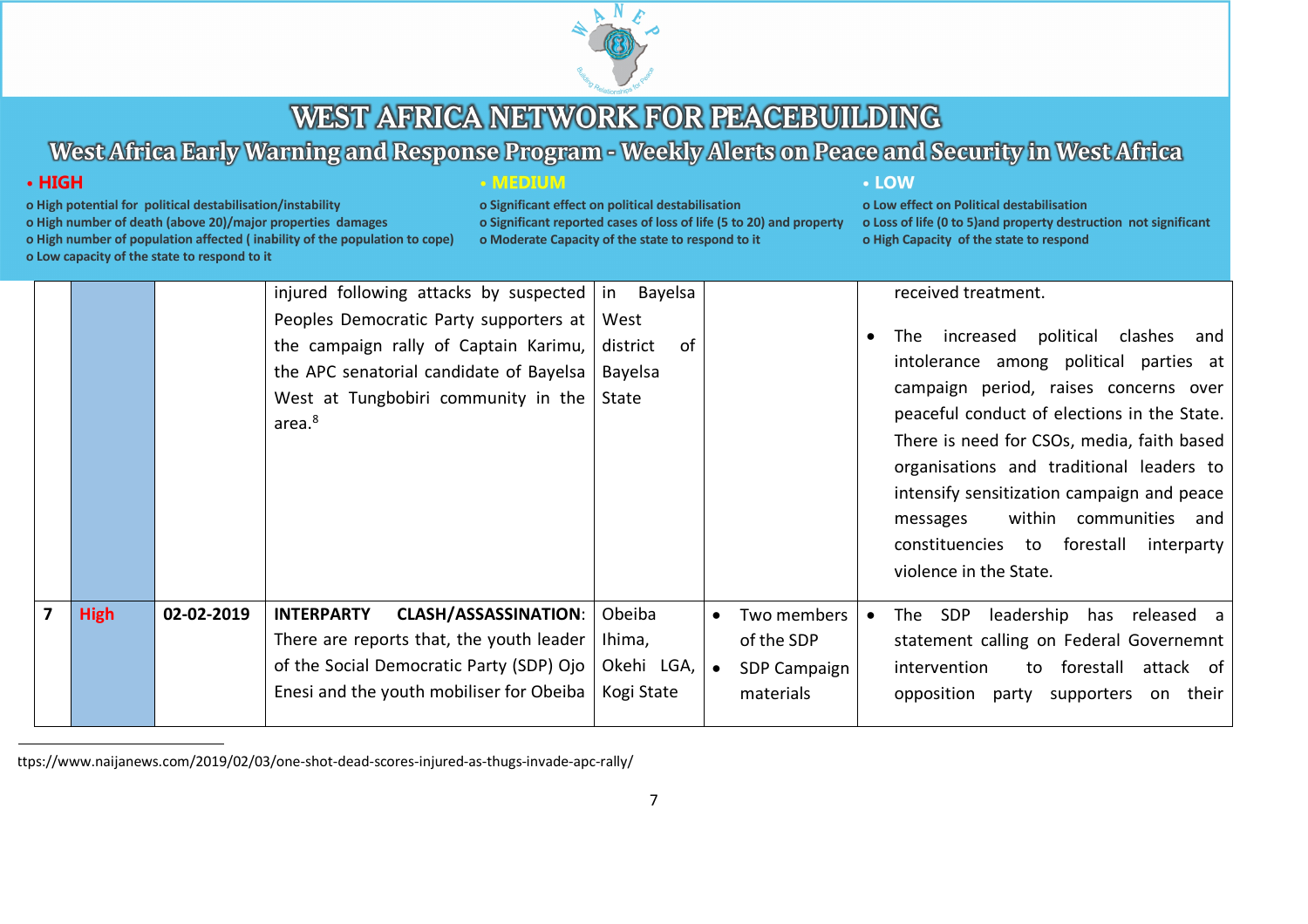

## West Africa Early Warning and Response Program - Weekly Alerts on Peace and Security in West Africa

## $\cdot$  HIGH

- o High potential for political destabilisation/instability
- o High number of death (above 20)/major properties damages
- o High number of population affected (inability of the population to cope)
- o Low capacity of the state to respond to it

#### **• MEDIUM**

o Significant effect on political destabilisation o Significant reported cases of loss of life (5 to 20) and property o Moderate Capacity of the state to respond to it

### • LOW

o Low effect on Political destabilisation o Loss of life (0 to 5) and property destruction not significant o High Capacity of the state to respond

members and candidates across the state. Ihima, Okehi local government area were killed by suspected supporters of The Interparty Advisory Council should  $\bullet$ the All Progressive Congress (APC) in facilitate interparty dialogues with political Kogi State. Prior to this incident, parties to mitigate the increase of political leadership of SDP complained that eight violence and intolerance that capable of of their supporters were stabbed by affecting ongoing political party campaigns APC's supporters during the campaign of in the State. the SDP's senatorial candidate for Kogi central<sup>9</sup>

ttps://www.legit.ng/1219514-how-apc-thugs-allegedly-killed-brother-kogi-sdp-supporter-narrates-ordeal-photos.html